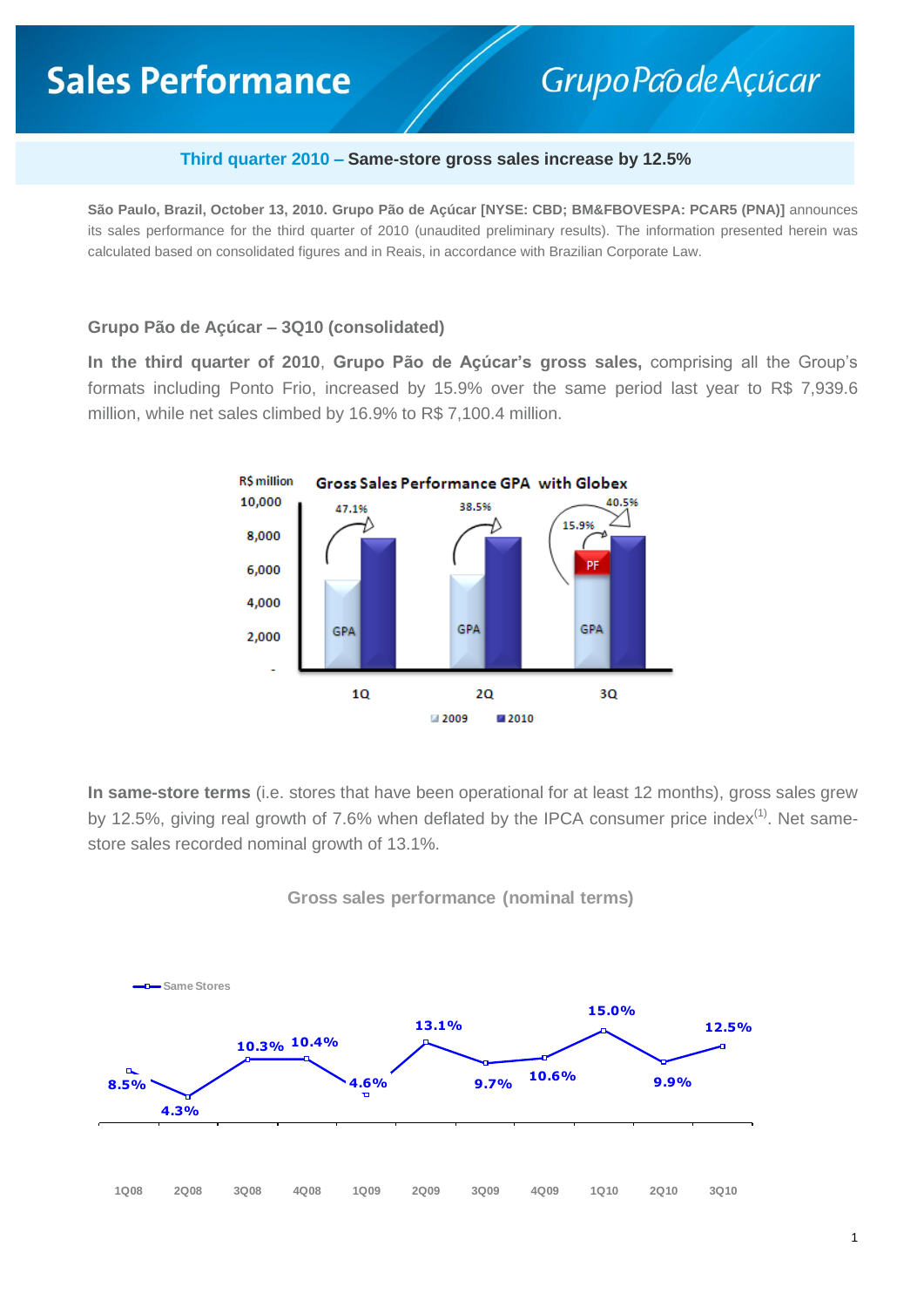### **Grupo Pão de Açúcar – excluding Globex 3Q10**

**Excluding Globex**, **Grupo Pão de Açúcar's gross sales**, totaled R\$ 6,219.4 million, 10.0% up on 3Q09, while net sales came to R\$ 5,585.8 million, a 10.1% improvement.



(1) Easter effect in 2008 and 2010

(2) Easter effect in 2009

**Same-store** gross and net sales increased by 7.7% and 7.8% year-on-year, respectively.

Also on a same-store basis, gross food sales grew by 7.7% in the period, with beverages and personal care & household cleaning products doing exceptionally well. Non-food sales moved up by 7.8%, led by general merchandise and textile, which recorded increases above the average for the non-food segment.

The Group's best-performing formats were Assaí and Extra Supermercado, whose same-store gross sales moved up by 19.6% and 24.1% year-on-year, respectively.

### **Globex – 3Q10**

**Globex's gross sales,** including bricks-and-mortar stores, e-commerce (pontofrio.com and extra.com) and wholesale operations, climbed by 43.8% over 3Q09 to R\$ 1,720.2 million, while net sales grew by 51.4% to R\$ 1,514.5 million. In same-store gross and net sales increased by 33.2% and 28.5% year-on-year, respectively. The same-store gross e-commerce sales climbed by 61.2% year-on-year.